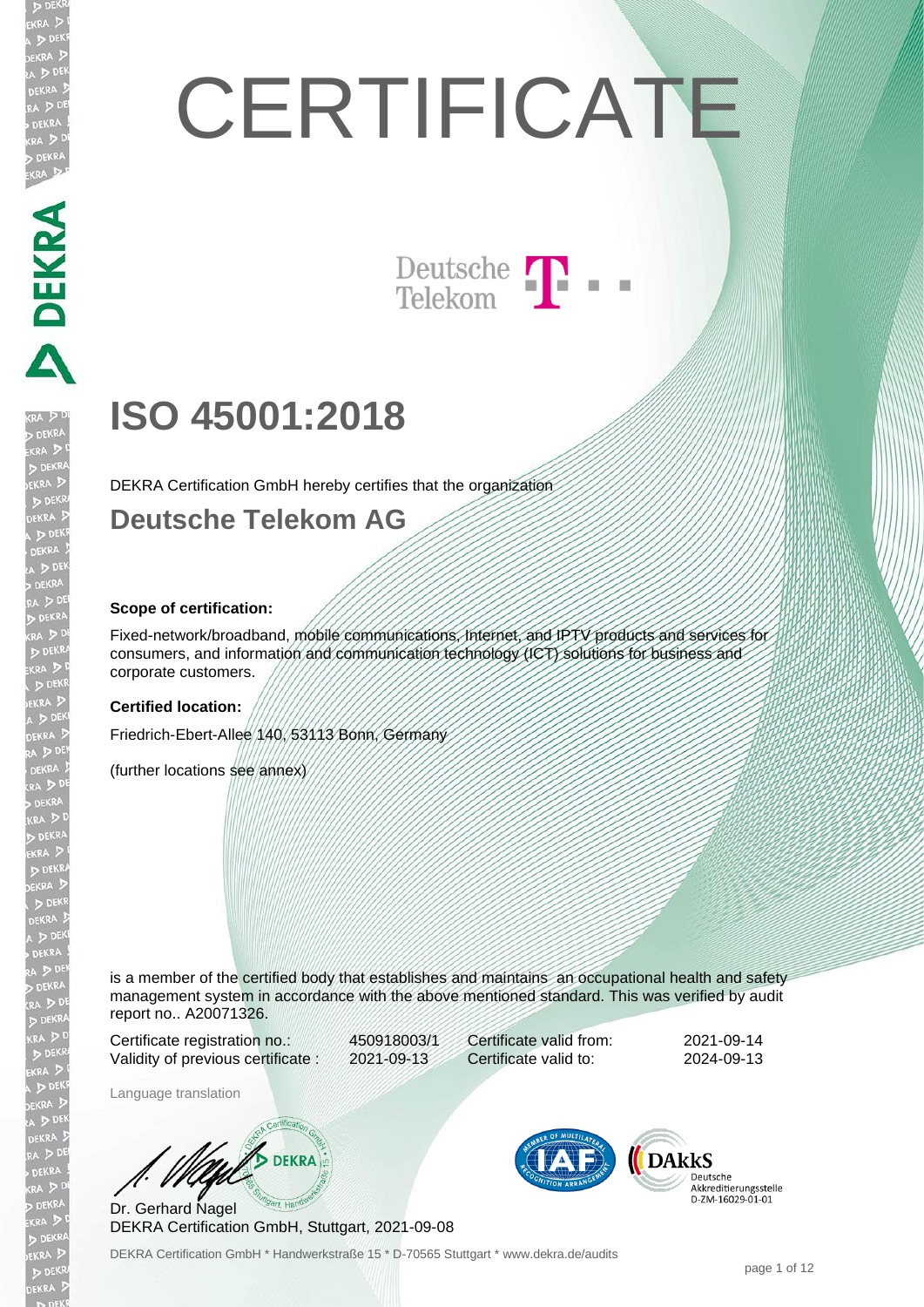EKR  $\triangleright$ 

EKRA  $> 5$ **EKR** 

### **Annex to the Certificate No. 450918003/1**

valid from 2021-09-14 to 2024-09-13

|    | <b>Certified location</b>                                                   |                                                    | <b>Scope of certification</b>                                                                                                                                                                                                                                                                                                          |  |
|----|-----------------------------------------------------------------------------|----------------------------------------------------|----------------------------------------------------------------------------------------------------------------------------------------------------------------------------------------------------------------------------------------------------------------------------------------------------------------------------------------|--|
|    | Deutsche Telekom AG                                                         | Friedrich-Ebert-Allee 140<br>53113 Bonn<br>Germany | See page 1                                                                                                                                                                                                                                                                                                                             |  |
|    | at the following locations / at the companies at the<br>following locations |                                                    | <b>Scope of certification</b>                                                                                                                                                                                                                                                                                                          |  |
| 1. | Deutsche Telekom AG<br><b>Group Supply Services</b>                         | Sternengasse 14-16<br>50676 Köln<br>Germany        | Administration of the sector group<br>facility management                                                                                                                                                                                                                                                                              |  |
| 2. | T-Systems Multimedia<br><b>Solutions GmbH</b>                               | Riesaer Straße 5<br>01129 Dresden<br>Germany       | Development of Internet-based<br>solutions for large corporations<br>and medium-sized businesses<br>cross-industry implementation of<br>web innovations into services for<br>the digital business and social<br>ecosystem inclusive solutions for<br>e-commerce and information and<br>science Management and IT<br>Service Management |  |
| 3. | T-Systems International<br>GmbH                                             | Hahnstr 43d<br>60528 Frankfurt am Main<br>Germany  | Technical Facility Management<br>for High Availability Data Center:<br>operation of networks<br>connections, applications and<br>premises                                                                                                                                                                                              |  |
| 4. | T-Mobile Austria GmbH                                                       | Rennweg 97-99<br>1030 Vienna<br>Austria            | Sales, service, operations and<br>services in the<br>telecommunications sector                                                                                                                                                                                                                                                         |  |
| 5. | T-Systems Austria<br>GesmbH                                                 | Rennweg 97-99<br>1030 Vienna<br>Austria            | ICT solutions for corporate<br>customers (sales, consulting,<br>solution management,<br>development, deployment and<br>operation, as well as IT Service<br>Management)                                                                                                                                                                 |  |
| 6. | <b>T-Systems Austria</b><br>GesmbH                                          | Hans Czettel Straße 1<br>3950 Gmünd<br>Austria     | ICT solutions for corporate<br>customers (sales, consulting,<br>solution management,<br>development, deployment and<br>operation, as well as IT Service<br>Management)                                                                                                                                                                 |  |
| 7. | Deutsche Telekom Global<br><b>Business Solutions GmbH</b>                   | Rennweg 97-99, 3. Stock<br>1030 Vienna<br>Austria  | TC solutions for corporate<br>customers (sales, consulting,<br>solution management,<br>development, deployment and<br>operation)                                                                                                                                                                                                       |  |
| 8. | <b>Software Daten Service</b><br>(SDS) GmbH                                 | Rennweg 97-99<br>1030 Vienna<br>Austria            | Development of standard<br>software products for the financial<br>services sector                                                                                                                                                                                                                                                      |  |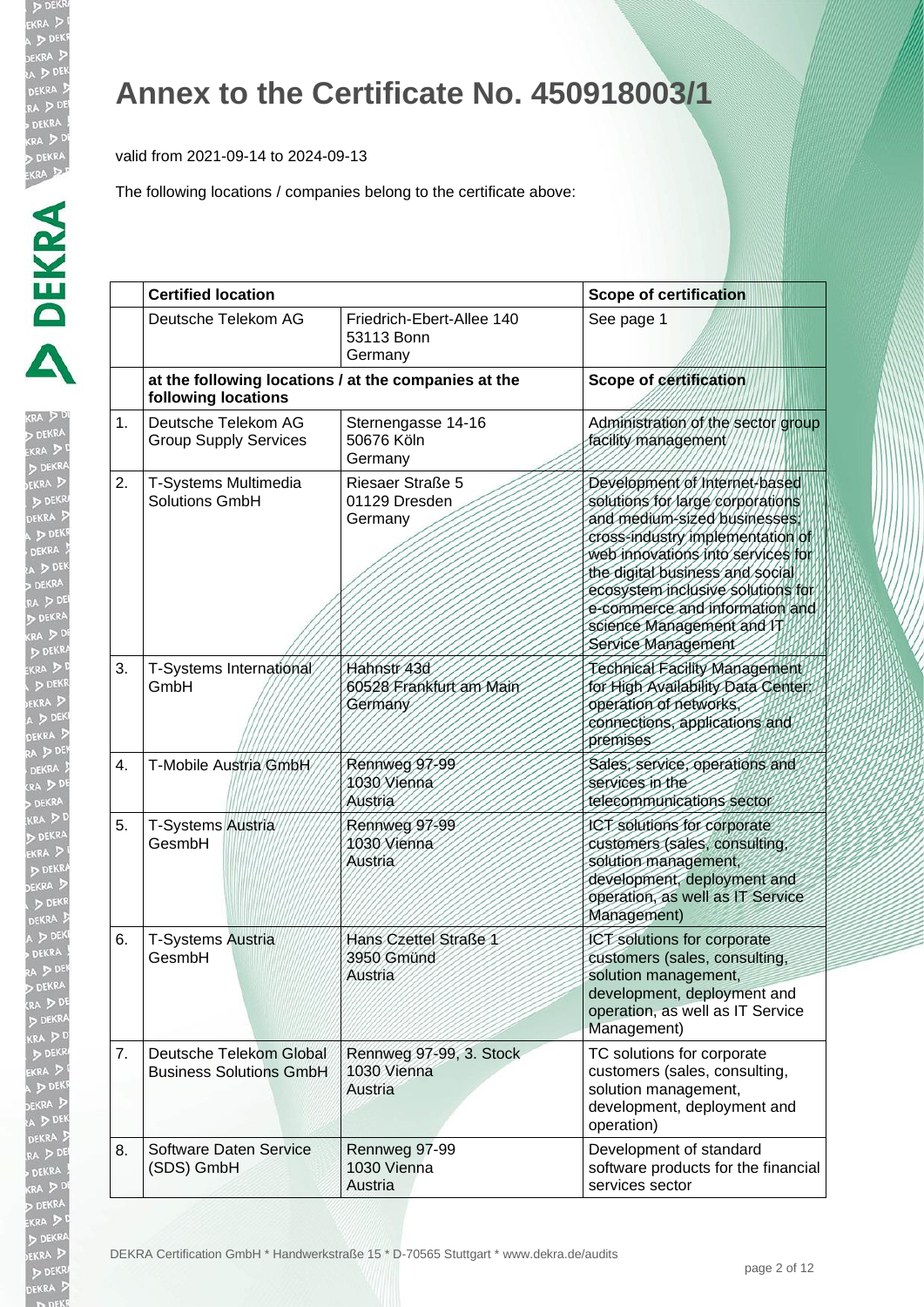valid from 2021-09-14 to 2024-09-13

| ŀ                  |  |
|--------------------|--|
|                    |  |
|                    |  |
|                    |  |
|                    |  |
|                    |  |
|                    |  |
|                    |  |
|                    |  |
|                    |  |
|                    |  |
|                    |  |
|                    |  |
|                    |  |
|                    |  |
|                    |  |
|                    |  |
|                    |  |
|                    |  |
| KR<br>EK<br>A<br>j |  |
|                    |  |
|                    |  |
|                    |  |
|                    |  |
|                    |  |
|                    |  |
| ĺ                  |  |
|                    |  |
|                    |  |
|                    |  |
|                    |  |
|                    |  |
| ľ                  |  |
|                    |  |
|                    |  |
|                    |  |
|                    |  |
|                    |  |
|                    |  |
|                    |  |
|                    |  |
|                    |  |
| ï<br>b             |  |
| Þ                  |  |
|                    |  |
| ļ<br>J             |  |
| ۱                  |  |
|                    |  |
| $\triangledown$    |  |
| 3                  |  |
| J                  |  |
|                    |  |
| l<br>t             |  |
|                    |  |
| j                  |  |
|                    |  |
|                    |  |

|     | <b>Certified location</b>                                                    |                                                                                                                                | <b>Scope of certification</b>                                                                                                                                          |
|-----|------------------------------------------------------------------------------|--------------------------------------------------------------------------------------------------------------------------------|------------------------------------------------------------------------------------------------------------------------------------------------------------------------|
|     | Deutsche Telekom AG                                                          | Friedrich-Ebert-Allee 140<br>53113 Bonn<br>Germany                                                                             | See page 1                                                                                                                                                             |
|     | at the following locations / at the companies at the<br>following locations  |                                                                                                                                | <b>Scope of certification</b>                                                                                                                                          |
| 9.  | T-Systems do Brasil Ltda                                                     | Quatá<br>Rua Olimpiadas, 205 - Vila<br>Olímpia<br>04551-000 - Sao Paulo / SP<br><b>Brazil</b>                                  | ICT solutions for major customer<br>(sale, counsel, solution<br>management, development,<br>preparation and business as well<br>as IT service management)              |
| 10. | T-Systems do Brasil Ltda                                                     | Pampas<br>Rua Baffin, 32/60 - Chácara<br>Inglesa<br>09750-620 - São Bernardo do<br>Campo/SP<br>Brazil                          | ICT solutions for major customer<br>(sale, counsel, solution<br>management, development<br>preparation and business as well<br>as IT service management)               |
| 11. | T-Systems do Brasil Ltda                                                     | T-Center<br>Alameda Araguacema, 187<br>Tamboré<br>06460-070 - Barueri / SP<br>Brazil                                           | ICT solutions for major customer<br>(sale, counsel, solution<br>management, development,<br>preparation and business as well<br>as IT service management)              |
| 12. | T-Systems do Brasil/Ltda                                                     | Blumenau<br>Rua Ingo Hering, 20 - Bom Retiro<br>89010-205 - Blumenau / SC<br>Brazil                                            | ICT solutions for major customer<br>(sale, counsel, solution<br>management, development,<br>preparation and business as well<br>as IT service management)              |
| 13. | T-Systems<br>Telecomunicações e<br>Serviços do Brasil Ltda                   | Rua Baffin, 32/60 - Chácara<br>Inglesa<br>09750-620 - São Bernardo do<br>Campo / SP<br>Brazil                                  | ICT solutions for major customer<br>(sale, counsel, solution<br>management, development,<br>preparation and business as well<br>as IT service management)              |
| 14. | Deutsche Telekom Global<br><b>Business Solutions</b><br><b>Belgium NV/SA</b> | Leonardo Da Vincilaan 19<br>1831 Diegem<br>Belgium                                                                             | ICT solutions for corporate<br>customers (sales, consulting,<br>solution management,<br>development, deployment and<br>operation, as well as IT Service<br>Management) |
| 15. | Hrvatski Telekom d.d.                                                        | Radnicka cesta 21<br>10000, Zagreb<br>Croatia                                                                                  | Sale, service, business and<br>attendance in the field of<br>telecommunication                                                                                         |
| 16. | T-Systems P.R. China Ltd.                                                    | C1602, Yi He Yang Guang<br>Plaza, No. 12 Dongtucheng<br>Road Heping Street Chaoyang<br>District, Beijing, 100013 P.R.<br>China | ICT solutions for corporate<br>customers (sales, consulting,<br>solution management,<br>development, deployment and<br>operation, as well as IT Service<br>Management) |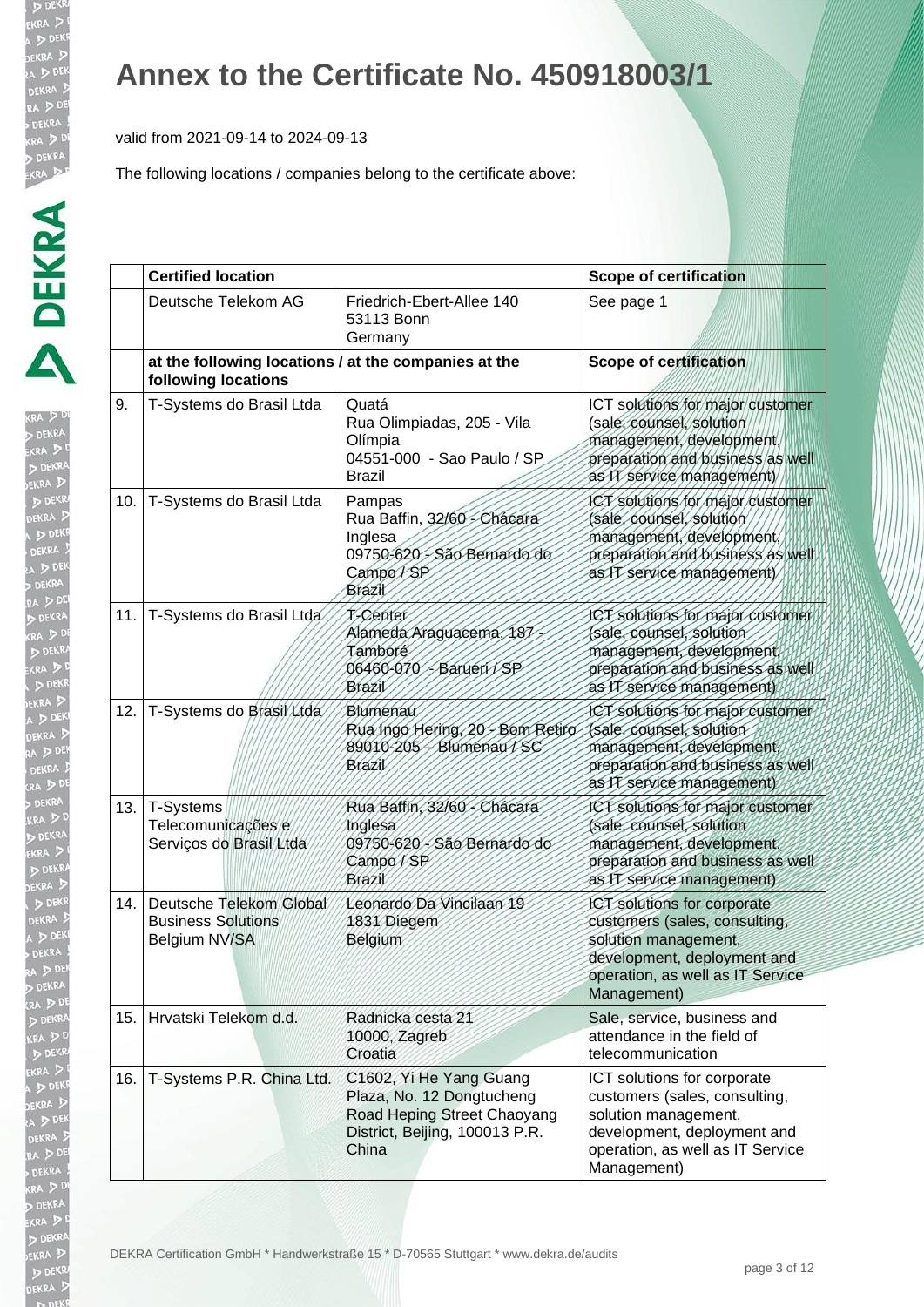**D** DF KR.

EKR  $\triangleright$ 

**b** DE EKRA  $D<sub>DE</sub>$ 

### **Annex to the Certificate No. 450918003/1**

valid from 2021-09-14 to 2024-09-13

The following locations / companies belong to the certificate above:

|     | <b>Certified location</b>                                                                |                                                                                                                                                     | <b>Scope of certification</b>                                                                                                                                          |  |
|-----|------------------------------------------------------------------------------------------|-----------------------------------------------------------------------------------------------------------------------------------------------------|------------------------------------------------------------------------------------------------------------------------------------------------------------------------|--|
|     | Deutsche Telekom AG                                                                      | Friedrich-Ebert-Allee 140<br>53113 Bonn<br>Germany                                                                                                  | See page 1                                                                                                                                                             |  |
|     | at the following locations / at the companies at the<br>following locations              |                                                                                                                                                     | <b>Scope of certification</b>                                                                                                                                          |  |
| 17. | T-Systems P.R. China Ltd.                                                                | 19F, Building F3, A9 area<br>No.999 Gaoxin Road, Eastlake<br>Development Zone<br>Wuhan, 430070 P.R. China                                           | ICT solutions for corporate<br>customers (sales, consulting,<br>solution management,<br>development, deployment and<br>operation, as well as IT Service<br>Management) |  |
| 18. | T-Systems P.R. China Ltd.                                                                | Unit. 1501, No. 1350, Li Tong<br>Plaza<br>North SiChuan Road, HongKou<br><b>District</b><br>Shanghai, 200080 P.R. China                             | ICT solutions for corporate<br>customers (sales, consulting,<br>solution management<br>development, deployment and<br>operation, as well as IT Service<br>Management)  |  |
| 19. | Communication<br>Technology India Private<br>Limited                                     | T-Systems Information and / Panchshil Business Park, Tower<br>Balewadi High Street, Balewadi,<br>Pune, Maharashtra, 411045<br>India                 | Developing, implementation,<br>operating and market customer<br>and industry specific solutions in<br>the field of information processing<br>and telecommunications    |  |
| 20. | T-Systems Information and<br>Communication<br>Technology India Private<br>Limited        | Umiya Business Bay Tower II,<br>4th Floor, Cessna Business Park,<br>Off Outer Ring Road,<br>Marathanhalli, Bangaluru,<br>Karnataka, 560037<br>India | Developing, implementation,<br>operating and market customer<br>and industry specific solutions in<br>the tield of information processing<br>and telecommunications    |  |
| 21. | T-Systems Information and<br>Communication<br><b>Technology India Private</b><br>Limited | Umiya Business Bay Tower I, 4th<br>Floor, Cessna Business Park, Off<br>Outer Ring Road, Marathahalli,<br>Bangaluru, Karnataka, 560037<br>India      | Developing, implementation,<br>operating and market customer<br>and industry specific solutions in<br>the field of information processing<br>and telecommunications    |  |
| 22. | Deutsche Telekom Global<br><b>Business Solutions Italia</b><br>S.R.L.                    | Centro Direzionale Milanofiori,<br>Strada 6 Palazzo N1, 20089<br>Rozzano (Milano)<br>Italy                                                          | ICT solutions for corporate<br>customers (sales, consulting<br>solution management,<br>development, deployment and<br>operation, as well as IT Service<br>Management)  |  |
| 23. | Deutsche Telekom GBS<br>Japan K.K.                                                       | Nishikicho MK Bldg. 3F,<br>3-23 KandaNishiki-cho, Chiyoda-<br>ku,<br>Tokyo 101-0054<br>Japan                                                        | <b>TC Delivery</b>                                                                                                                                                     |  |
| 24. | T-Systems Nordic A/S                                                                     | Dampfaergevej 21, ST. TH. 2100<br>Copenhagen<br><b>Denmark</b>                                                                                      | ICT solutions for major customer<br>(sale, counsel, solution<br>management, development,<br>preparation and business as well<br>as IT service management)              |  |

DEKRA Certification GmbH \* Handwerkstraße 15 \* D-70565 Stuttgart \* www.dekra.de/audits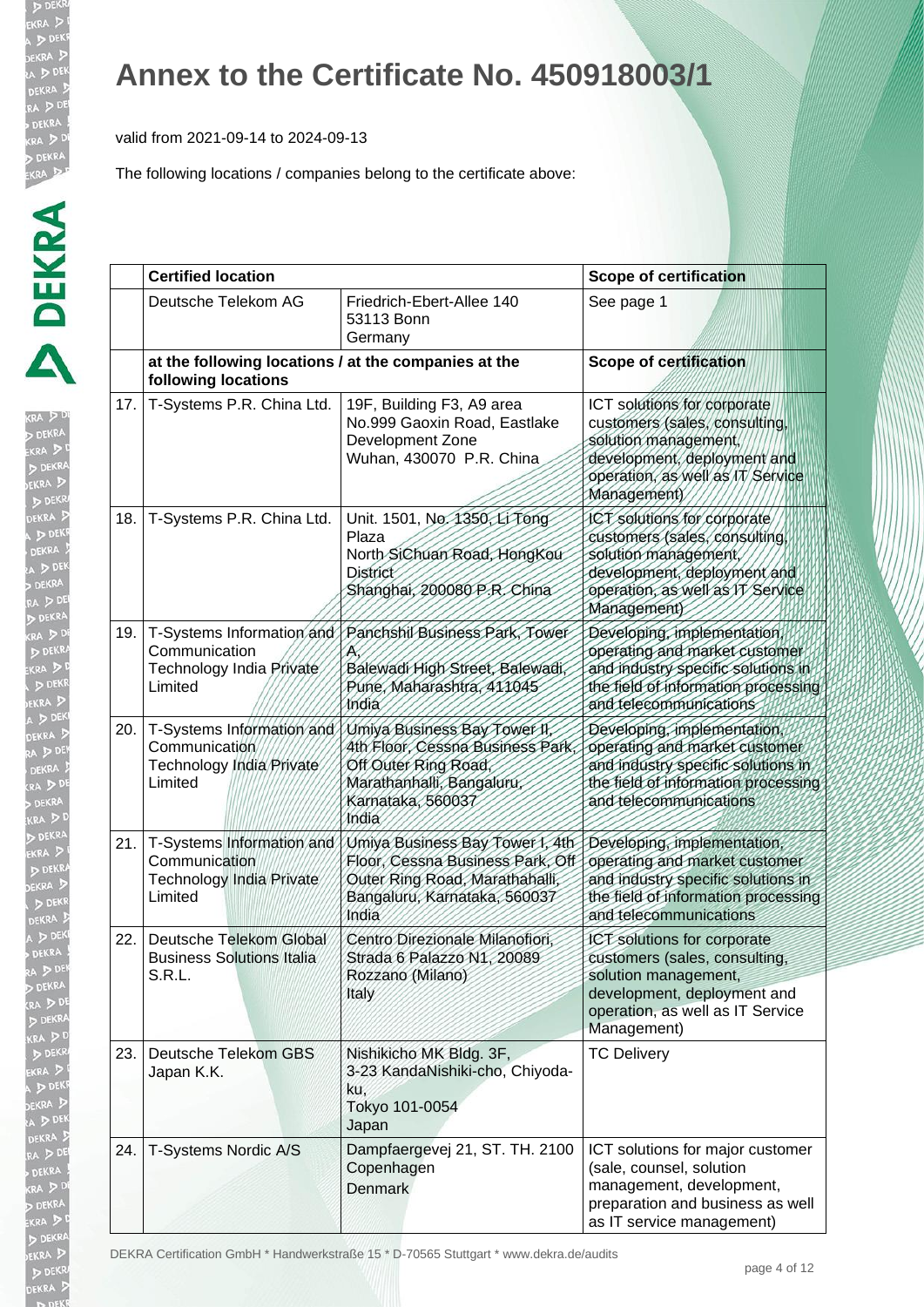valid from 2021-09-14 to 2024-09-13

The following locations / companies belong to the certificate above:

| <b>RA</b> 2 DE<br><b>DEKRA</b><br>kra D <sup>i</sup><br>DEKRA<br>EKRA D<br>D DEKR           | הי    |  |
|---------------------------------------------------------------------------------------------|-------|--|
| DEKRA D<br>$\sqrt{500}$<br>K<br>DEKRA A<br>A D DEK<br><b>DEKRA</b><br>RA DE<br><b>DEKRA</b> | 26.   |  |
| , DE<br>(RA D DE<br>KRA DD<br>DEKR<br>EKRA 3<br>A DEKI<br>DEKRA D                           |       |  |
| A DEK<br>DEKRA !<br>RA DDE<br>KRA<br>, Di<br>KRA DD<br>DEKRA                                | 28.   |  |
| EKRA D<br>D DEKRA<br>EKRA D<br>D DEKR<br><b>DEKRA</b> P<br>DEK<br>DEKRA                     | 29.   |  |
| A D DEN<br>DEKRA<br>RA DDE<br>DEKRA                                                         | 30.   |  |
| kra D <sup>r</sup><br>D DEKR<br>$\sum$ DEKI<br>EKRA D                                       | 31    |  |
| A D DEN<br>KRA 5<br>D.<br>RA D DE<br>DEKRA !<br>RA DD<br>DEKRA                              |       |  |
| KRA DO<br><b>DEKRA</b><br>D<br>EKRA D<br>D DEKR<br><b>DEKRA</b>                             | DEKR, |  |

|     | <b>Certified location</b>                                                   |                                                                                                                    | <b>Scope of certification</b>                                                                                                                                     |
|-----|-----------------------------------------------------------------------------|--------------------------------------------------------------------------------------------------------------------|-------------------------------------------------------------------------------------------------------------------------------------------------------------------|
|     | Deutsche Telekom AG                                                         | Friedrich-Ebert-Allee 140<br>53113 Bonn<br>Germany                                                                 | See page 1                                                                                                                                                        |
|     | at the following locations / at the companies at the<br>following locations |                                                                                                                    | <b>Scope of certification</b>                                                                                                                                     |
| 25. | Deutsche Telekom Nordic<br>A/S                                              | Lautrupvang 8<br>2750 Ballerup<br>Denmark                                                                          | ICT solutions for major customer<br>(sale, counsel, solution<br>management, development,<br>preparation and business as well<br>as Telekom service<br>management) |
| 26. | <b>T-Systems Limited</b>                                                    | Sixth Floor<br>20 Rathbone Place<br>Fitzrovia, London<br>WITHY<br>United Kingdom                                   | Provision of Information<br>Technology<br>Telecommunications, Cloud<br>Services, IT Security and Data<br>Centre Solutions for internal and<br>external customers  |
| 27. | <b>T-Systems Limited</b>                                                    | Building K <sub>2</sub><br>Kents Hill Business Park<br>Timbold Drive<br>Milton Keynes<br>MK7 6BZ<br>United Kingdom | Provision of Information<br>Technology<br>Telecommunications, Cloud<br>Services, IT Security and Data<br>Centre Solutions for internal and<br>external customers  |
| 28. | <b>T-Systems Limited</b>                                                    | Suite 3A, Manchester<br>International Office Centre, Styal<br>Road, Manchester, M22 5WB<br>United Kingdom          | Provision of Information<br>Technology,<br>Telecommunications, Cloud<br>Services, IT Security and Data<br>Centre Solutions for internal and<br>external customers |
| 29. | <b>T-Systems Limited</b>                                                    | Third Floor, 121 West Regent<br>Street, Glasgow, G2 2SD<br>United Kingdom                                          | Provision of Information<br>Technology,<br>Telecommunications, Cloud<br>Services, IT Security and Data<br>Centre Solutions for internal and<br>external customers |
| 30. | Deutsche Telekom Global<br><b>Business Solutions UK</b><br>Ltd.             | Building K2 Timbold Drive, Kents<br>Hill, Milton Keynes, MK7 6BZ<br><b>United Kingdom</b>                          | Provision of Information<br>Technology, Telecommunications                                                                                                        |
| 31. | <b>Deutsche Telekom</b><br><b>Systems Solutions</b><br>Hungary Ltd          | Tóth Kálmán u. 2/B., Mill Park,<br>1097 Budapest<br>Hungary                                                        | ICT solutions for major customer<br>(sale, counsel, solution<br>management, development,<br>preparation and business as well<br>as IT service management)         |
| 32. | Deutsche Telekom<br><b>Systems Solutions</b><br>Hungary Ltd                 | Tudáspark, Vezér utca 39, 4032<br>Debrecen<br>Hungary                                                              | ICT solutions for major customer<br>(sale, counsel, solution<br>management, development,<br>preparation and business as well<br>as IT service management)         |

A Certification GmbH \* Handwerkstraße 15 \* D-70565 Stuttgart \* www.dekra.de/audits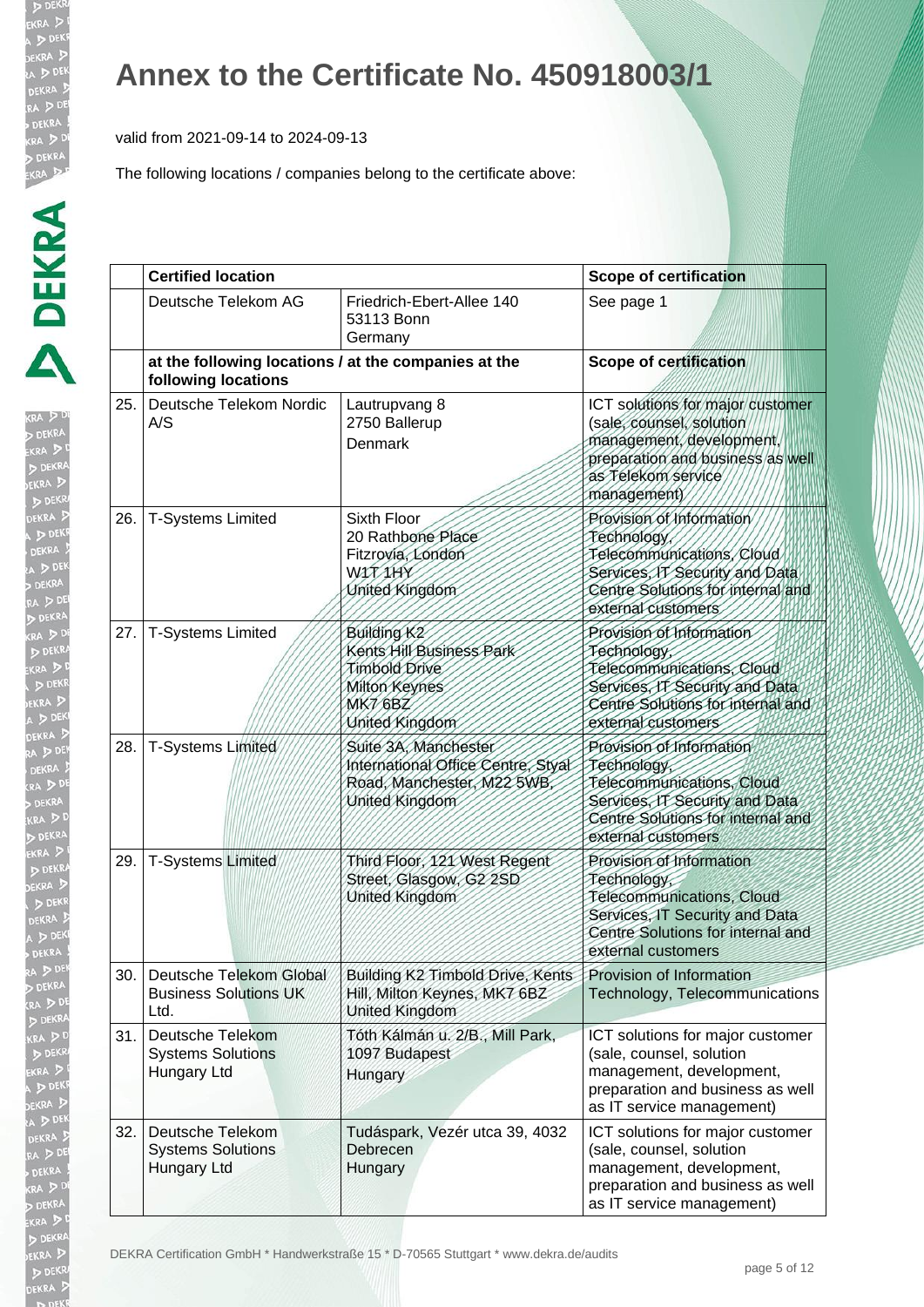**DE** KR/

EKRA

b DE EKRA  $D<sub>DE</sub>$ EKR/

## **Annex to the Certificate No. 450918003/1**

valid from 2021-09-14 to 2024-09-13

|     | <b>Certified location</b>                                                   |                                                      | <b>Scope of certification</b>                                                                                                                              |  |
|-----|-----------------------------------------------------------------------------|------------------------------------------------------|------------------------------------------------------------------------------------------------------------------------------------------------------------|--|
|     | Deutsche Telekom AG                                                         | Friedrich-Ebert-Allee 140<br>53113 Bonn<br>Germany   | See page 1                                                                                                                                                 |  |
|     | at the following locations / at the companies at the<br>following locations |                                                      | <b>Scope of certification</b>                                                                                                                              |  |
| 33. | Deutsche Telekom<br><b>Systems Solutions</b><br>Hungary Ltd                 | Nagy Lajos király útja 11,<br>7623 Pécs<br>Hungary   | ICT solutions for major customer<br>(sale, counsel, solution<br>management, development,<br>preparation and business as well<br>as IT service management)  |  |
| 34. | Deutsche Telekom<br><b>Systems Solutions</b><br>Hungary Ltd                 | Rókusi krt. 2-10,<br>6724 Szeged<br>Hungary          | ICT solutions for major customer<br>(sale, counsel, solution<br>management, development,<br>preparation and business as well<br>as IT service management)  |  |
| 35. | Deutsche Telekom<br><b>Systems Solutions</b><br>Hungary Ltd.                | Bocskai utca 8/B<br>6721 Szeged,<br><b>Hungary</b>   | ICT solutions for major customer<br>(sale, counsel, solution<br>management, development,<br>preparation and business as well<br>as IT service management)  |  |
| 36. | Deutsche Telekom/IT/&<br>Telecommunication<br>Hungary Ltd.                  | Tóth Kálmán street 2/B<br>1097 Budapest<br>Hungary   | ICT solutions for major customer.<br>(sale, counsel, solution<br>management, development,<br>preparation and business as well<br>as IT service management) |  |
| 37. | Deutsche Telekom/IT/&<br>Telecommunication<br>Hungary Ltd.                  | Nagy Lajos Király útja 11<br>7623Pécs<br>Hungary     | ICT solutions for major customer<br>(sale, counsel, solution<br>management, development,<br>preparation and business as well<br>as IT service management)  |  |
| 38. | Deutsche Telekom IT/&<br>Telecommunication<br>Hungary Ltd.                  | Rókusi krt. 2-10<br>6724 Szeged<br>Hungary           | ICT solutions for major customer<br>(sale, counsel, solution<br>management, development,<br>preparation and business as well<br>as IT service management)  |  |
| 39. | Deutsche Telekom IT &<br>Telecommunication<br>Hungary Ltd.                  | Bocskai utca 8/B<br>6721 Szeged<br>Hungary           | ICT solutions for major customer<br>(sale, counsel, solution<br>management, development,<br>preparation and business as well<br>as IT service management)  |  |
| 40. | Deutsche Telekom IT &<br>Telecommunication<br>Hungary Ltd.                  | Tudáspark, Vezér utca 39<br>4032 Debrecen<br>Hungary | ICT solutions for major customer<br>(sale, counsel, solution<br>management, development,<br>preparation and business as well<br>as IT service management)  |  |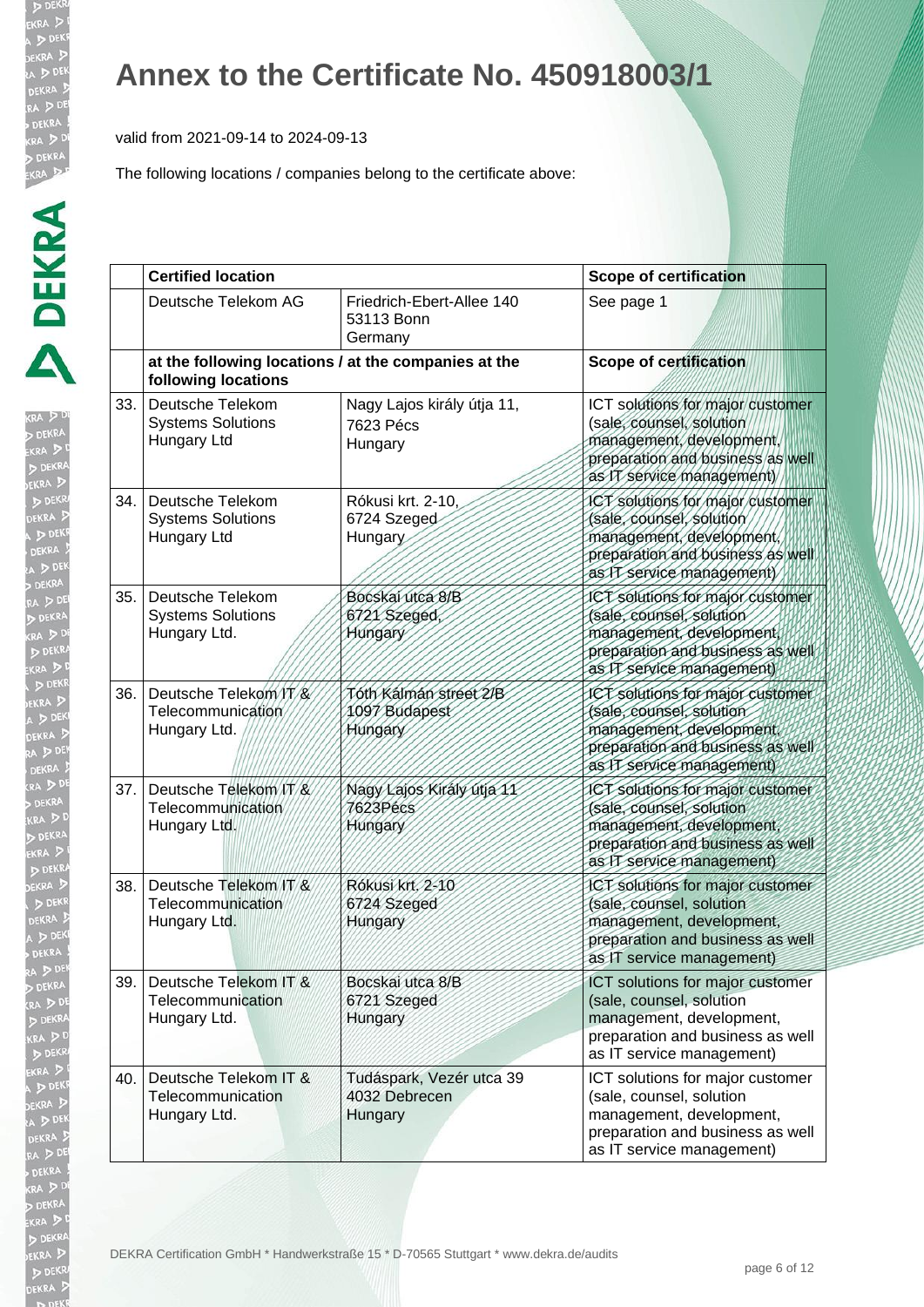**DEK KRA DE DEKRA**  $D<sub>1</sub>$ 

> RA ! **DEN**

 $DDE$ **JEKRA**  $5<sup>1</sup>$ 

 $\sqrt{2}$ EKRA A D

### **Annex to the Certificate No. 450918003/1**

valid from 2021-09-14 to 2024-09-13

|     | <b>Certified location</b>                                                   |                                                                                                                                 | <b>Scope of certification</b>                                                                                                                                                                                                                                                                                                                                                                                                                                                                                                                      |  |
|-----|-----------------------------------------------------------------------------|---------------------------------------------------------------------------------------------------------------------------------|----------------------------------------------------------------------------------------------------------------------------------------------------------------------------------------------------------------------------------------------------------------------------------------------------------------------------------------------------------------------------------------------------------------------------------------------------------------------------------------------------------------------------------------------------|--|
|     | Deutsche Telekom AG                                                         | Friedrich-Ebert-Allee 140<br>53113 Bonn<br>Germany                                                                              | See page 1                                                                                                                                                                                                                                                                                                                                                                                                                                                                                                                                         |  |
|     | at the following locations / at the companies at the<br>following locations |                                                                                                                                 | <b>Scope of certification</b>                                                                                                                                                                                                                                                                                                                                                                                                                                                                                                                      |  |
| 41. | MAGYAR TELEKOM Plc.                                                         | Könyves Kálmán krt. 36<br>1097 Budapest<br>Hungary                                                                              | Design, development,<br>implementation, sales and<br>provision of fix and mobile<br>telecommunications, TV, ICT, IT<br>and electronic services.<br>equipment, systems                                                                                                                                                                                                                                                                                                                                                                              |  |
| 42. | <b>T-Systems Hungary</b>                                                    | Könyves Kálmán krt. 36<br>1097 Budapest<br>Hungary                                                                              | Design, development, project<br>management, system integration.<br>support, operations, customer<br>service, business and IT<br>consulting and related support<br>processes with special attention<br>to the following products and<br>services, info communication<br>and security systems.<br>infrastructure services application<br>and software development,<br>business and IT consulting<br>finance and accounting, human<br>(labour, wage and social<br>insurance) services, IT product<br>trading, sales of<br>telecommunications services |  |
| 43. | Makedonski Telekom A.D.                                                     | Kei 13-Ti Noemvri No.6<br>1000 Skopje<br>Macedonia                                                                              | Design, development,<br>implementation, sales and<br>provision of fix and mobile<br>telecommunications, IT and<br>electronic services, equipment,<br>systems                                                                                                                                                                                                                                                                                                                                                                                       |  |
| 44. | T-Systems Mexico S. A.<br>de C. V                                           | RFC: TME-980209-RD5<br>Boulevard Municipio Libre No.<br>1933 - 1201<br>Ex-Hacienda Mayorazgo<br>Puebla Pue. Mexico<br>CP 72480  | ICT solutions for major customer<br>(sale, counsel, solution<br>management, development,<br>preparation and business as well<br>as IT service management)                                                                                                                                                                                                                                                                                                                                                                                          |  |
| 45. | <b>DTAG Global Business</b><br>Solutions<br>México, S.A. de C.V.            | RFC: DGB-200415-PE4<br>Boulevard Municipio Libre No.<br>$1933 - 604$<br>Ex-Hacienda Mayorazgo<br>Puebla Pue. Mexico<br>CP 72480 | ICT solutions for major customer<br>(sale, counsel, solution<br>management, development,<br>preparation and business as well<br>as IT service management)                                                                                                                                                                                                                                                                                                                                                                                          |  |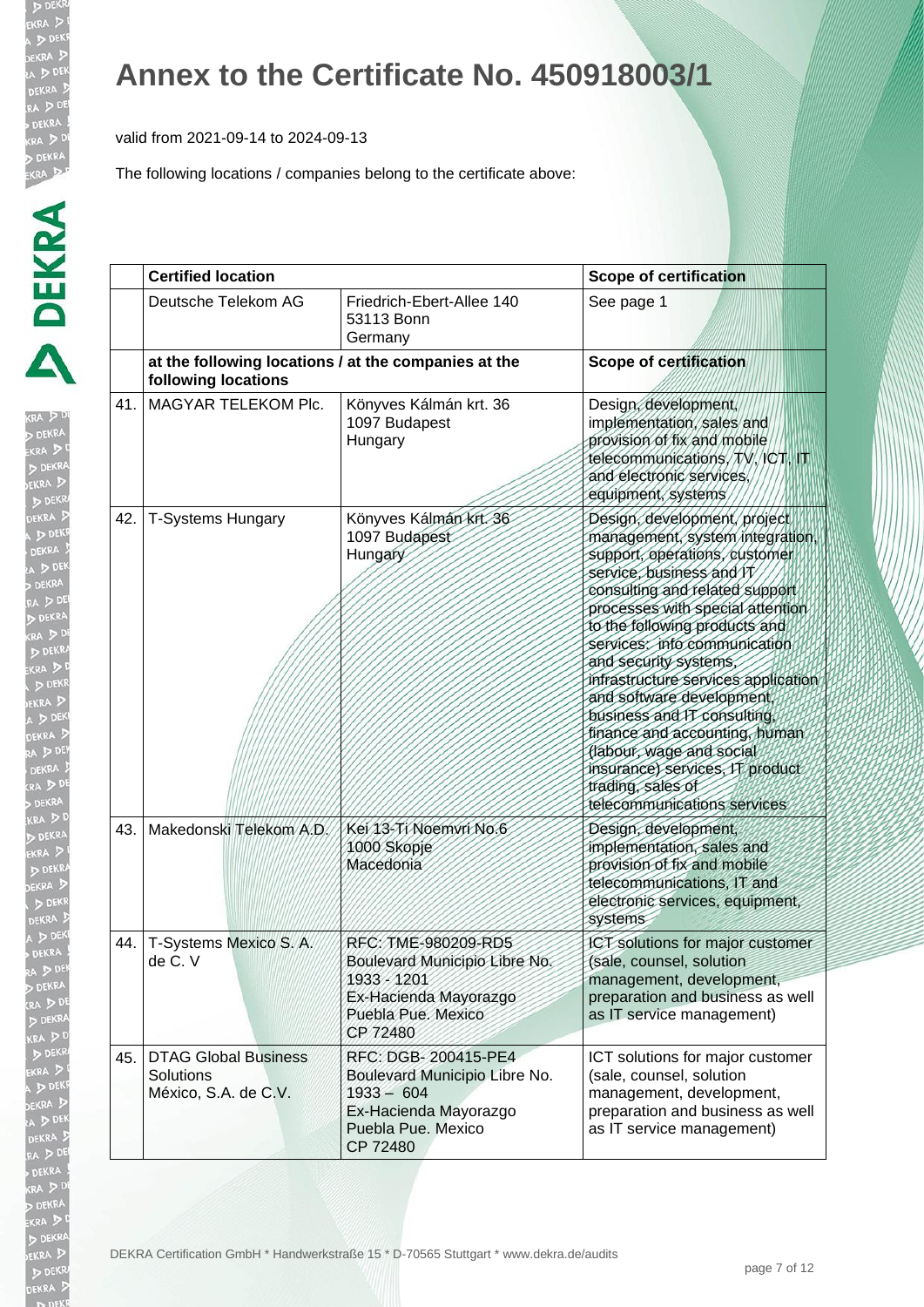DEKE

**DEI KRA DE** EKRA  $\triangleright$ 

RA ! DEN EKRA  $DDE$ **JEKRA**  $\triangleright$ 

### **Annex to the Certificate No. 450918003/1**

valid from 2021-09-14 to 2024-09-13

|      | <b>Certified location</b>                                                   |                                                                                   | <b>Scope of certification</b>                                                                                                                                                            |
|------|-----------------------------------------------------------------------------|-----------------------------------------------------------------------------------|------------------------------------------------------------------------------------------------------------------------------------------------------------------------------------------|
|      | Deutsche Telekom AG                                                         | Friedrich-Ebert-Allee 140<br>53113 Bonn<br>Germany                                | See page 1                                                                                                                                                                               |
|      | at the following locations / at the companies at the<br>following locations |                                                                                   | <b>Scope of certification</b>                                                                                                                                                            |
| 46.  | Crnogorski Telekom                                                          | Moskovska 29, 81000 Podgorica<br>Montenegro                                       | Design, development,<br>implementation, sales and<br>provision of fixed, internet and<br>mobile telecommunications; IT<br>and electronic communication<br>equipment, devices and systems |
| 47.  | T-Systems Nederland B.V.                                                    | Van Deventerlaan 31-51<br>3528 AG Utrecht<br>Netherlands                          | ICT solutions for major customer<br>(sale, counsel, solution<br>management, development<br>preparation and business as well<br>as IT service management)                                 |
| 48.  | Deutsche Telekom Global<br><b>Business Solutions</b><br>Nederland B.V.      | Van Deventerlaan 31-51<br>3528 AG Utrecht<br>Netherlands                          | Implementation, sales and<br>provision of telecommunications<br>services, systems and equipment                                                                                          |
| 49.  | T-Mobile Polska S.A.                                                        | Marynarska 12,02-674 Warsaw<br>Poland                                             | Sale, service, business and<br>attendance in the field of<br>telecommunication, Data Center<br>and collocation services                                                                  |
| 50.1 | Limited Liability Company<br>Deutsche Telekom GBS<br><b>RUS</b>             | 13th Floor, Block A, 8,<br>Preobrazhenskaya Square,<br>Moscow, 107061<br>Russia   | ICT solutions for major customer<br>(sale, counsel, solution<br>management, development,<br>preparation and business as well<br>as IT service management)                                |
| 51.  | <b>Limited Liability Company</b><br>Deutsche Telekom IT RUS                 | liter "B", 14, 13th line, Saint<br>Petersburg, 199034<br><b>Russia</b>            | ICT solutions for major customer<br>(sale, counsel, solution<br>management, development,<br>preparation and business as well<br>as IT service management)                                |
|      | 52. Limited Liability Company<br><b>T-Systems RUS</b>                       | liter "B", 14, 1-H, 13th line, Saint<br>Petersburg, 199034, Russia                | ICT solutions for major customer<br>(sale, counsel, solution<br>management, development,<br>preparation and business as well<br>as IT service management)                                |
| 53.  | T-Systems Singapore Pte.<br>Ltd.                                            | 15 Changi Business Park<br>Crescent<br>#-6-01, Haite Building<br>486006 Singapore | Design, development,<br>implementation, sales and<br>provision of fix<br>telecommunications, IT and<br>electronic services, equipment,<br>systems                                        |
| 54.  | Deutsche Telekom Global<br><b>Business Solutions</b><br>Singapore Pte Ltd   | 15 Changi Business Park<br>Crescent<br>#-6-02, Haite Building<br>486006 Singapore | Implementation, sales and<br>provision of fix<br>telecommunications services,<br>systems and equipment                                                                                   |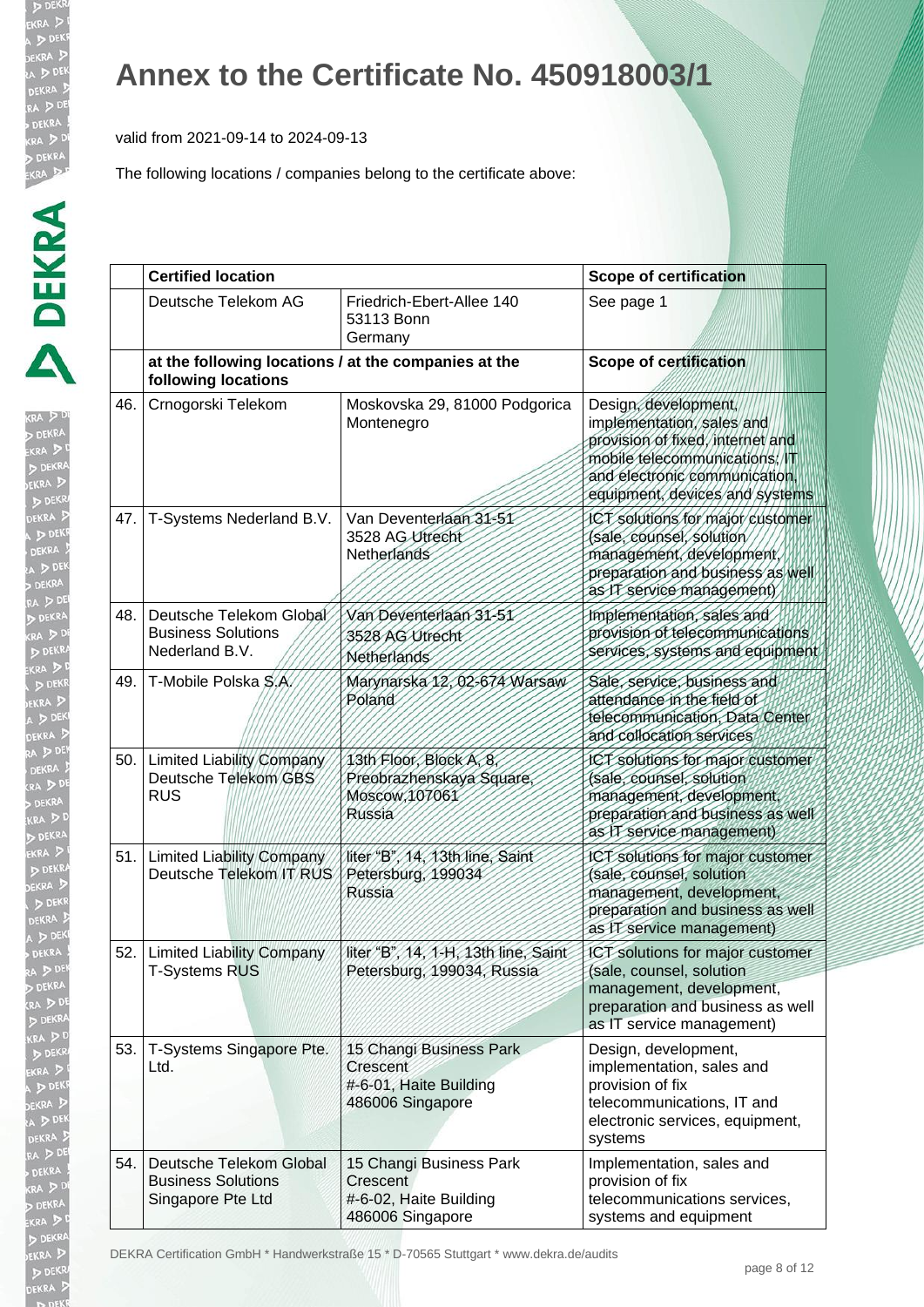valid from 2021-09-14 to 2024-09-13

| KRA<br>D DEI                  | ĺ |
|-------------------------------|---|
|                               |   |
|                               |   |
|                               |   |
|                               |   |
|                               |   |
|                               |   |
|                               |   |
|                               |   |
|                               |   |
|                               |   |
|                               |   |
| D<br>DEL J                    |   |
|                               |   |
|                               |   |
|                               |   |
|                               |   |
| ERA<br><b>D</b> D<br>KRA<br>D |   |
|                               |   |
|                               |   |
|                               |   |
|                               |   |
|                               |   |
|                               |   |
|                               |   |
|                               |   |
|                               |   |
|                               |   |
|                               |   |
|                               |   |
|                               |   |
|                               |   |
|                               |   |
|                               |   |
|                               |   |
|                               |   |
|                               |   |
|                               |   |
|                               |   |
|                               |   |
| ļ                             |   |
| ļ                             |   |
|                               |   |
| ţ<br>$\frac{1}{2}$            |   |
|                               |   |
|                               |   |
| ļ<br>ļ<br>l                   |   |
|                               |   |
| ١<br>l                        |   |
| į<br>ļ<br>b                   |   |
|                               |   |
|                               |   |
|                               |   |
|                               |   |
|                               |   |

|     | <b>Certified location</b>                                                   |                                                          | <b>Scope of certification</b>                                                                                                                                                                                                                                                                                                                                                                                   |
|-----|-----------------------------------------------------------------------------|----------------------------------------------------------|-----------------------------------------------------------------------------------------------------------------------------------------------------------------------------------------------------------------------------------------------------------------------------------------------------------------------------------------------------------------------------------------------------------------|
|     | Deutsche Telekom AG                                                         | Friedrich-Ebert-Allee 140<br>53113 Bonn<br>Germany       | See page 1                                                                                                                                                                                                                                                                                                                                                                                                      |
|     | at the following locations / at the companies at the<br>following locations |                                                          | <b>Scope of certification</b>                                                                                                                                                                                                                                                                                                                                                                                   |
| 55. | DT Systems Solutions<br>Slovakia s.r.o. Kosice                              | Zriedlova 13<br>04001 Kosice<br>Slovakia                 | Provision of Information<br>Technology, Telecommunications<br>and Cloud Services in a<br>connected business world and<br>society for internal and external<br>customers including service<br>management and delivery of<br>Dynamic Application Services &<br>Infrastructure, Data Center<br>Services, Software Development<br>ICT Security, Project<br>Management, Product<br>Management and Consulting         |
| 56. | DT IT &<br>Telecommunications<br>Slovakia s.r.o., Kosice                    | Zriedlova 13<br>04001 Kosice<br>Slovakia                 | Provision of Information<br>Technology, Telecommunications<br>and Cloud Services in a<br>connected business world and<br>society for internal and external<br>customers including service<br>management and delivery of<br>Dynamic Application Services &<br>Infrastructure, Data Center<br>Services, Software Development,<br>ICT Security, Project<br>Management, Product<br><b>Management and Consulting</b> |
| 57. | Deutsche Telekom<br>Services Europe Slovakia<br>s.r.o.                      | Legionárska 10,<br>811 07 Bratislava<br>Slovakia         | Providing of operational<br>accounting and procurement<br>services, HR services and<br>One ERP roll out hub services as<br>well as administrational and<br>support activities to internal<br>customers within the Telekom<br>Group                                                                                                                                                                              |
| 58. | T-Mobile USA Inc.                                                           | 12920 SE 38th Street<br>Bellevue, WA 98006<br><b>USA</b> | Engineering, Marketing, Finance,<br>Information Technology, Sales<br>and Care, Service                                                                                                                                                                                                                                                                                                                          |
| 59. | Deutsche Telekom<br><b>Technik GmbH</b>                                     | Landgrabenweg 151<br>53227 Bonn<br>Germany               | Development, planning,<br>designing and building<br>telecommunication infrastructure<br>and operating of the necessary<br>platforms of Deutsche Telekom                                                                                                                                                                                                                                                         |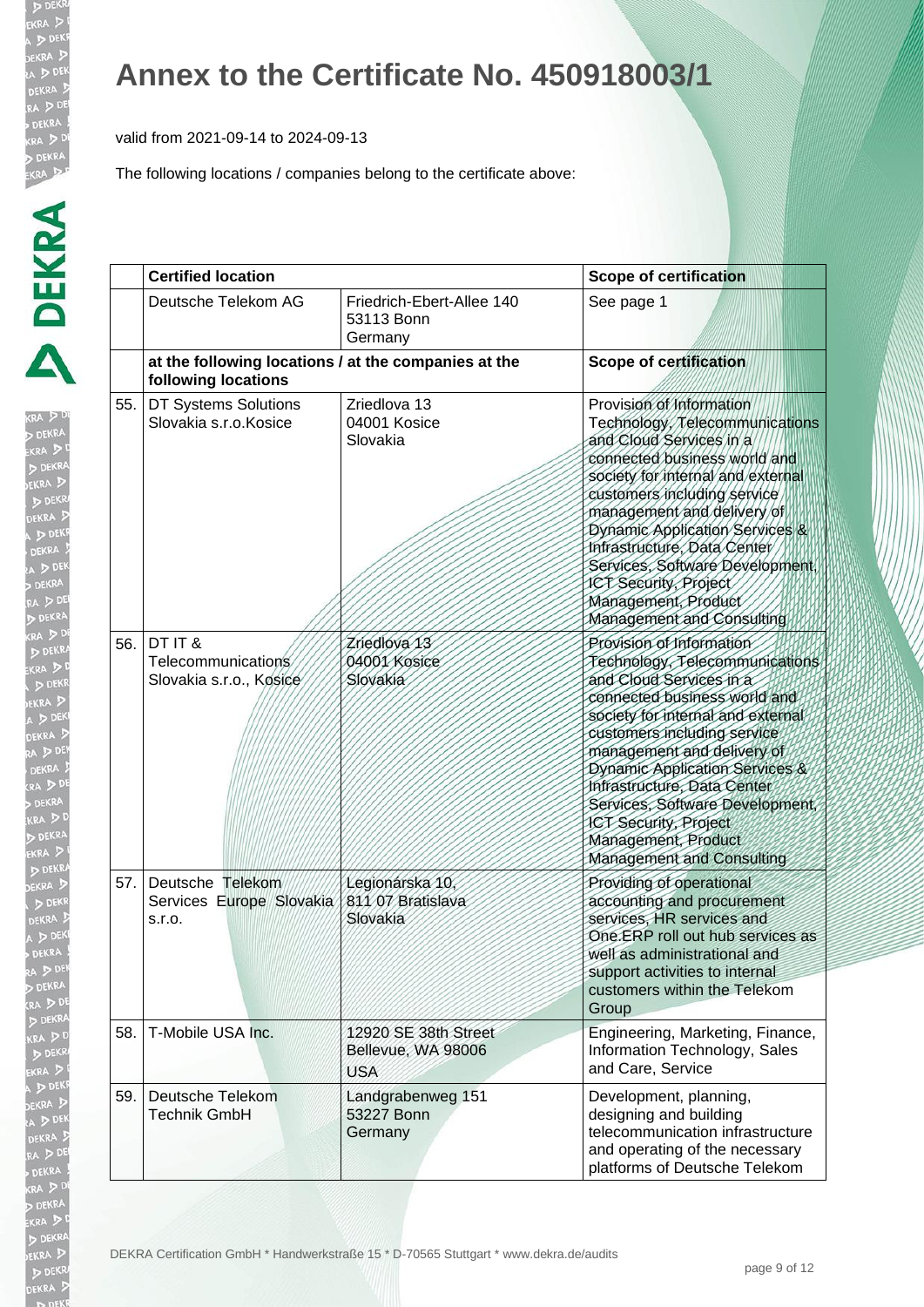**D**<sub>DE</sub> **KRA DE DEKRA** 

**b** DE

 $D$ **JEKRA**  $\triangleright$ 

 $\sqrt{2}$ 

### **Annex to the Certificate No. 450918003/1**

valid from 2021-09-14 to 2024-09-13

|      | <b>Certified location</b>                                                   |                                                      | <b>Scope of certification</b>                                                                                                                                                         |  |
|------|-----------------------------------------------------------------------------|------------------------------------------------------|---------------------------------------------------------------------------------------------------------------------------------------------------------------------------------------|--|
|      | Deutsche Telekom AG                                                         | Friedrich-Ebert-Allee 140<br>53113 Bonn<br>Germany   | See page 1                                                                                                                                                                            |  |
|      | at the following locations / at the companies at the<br>following locations |                                                      | <b>Scope of certification</b>                                                                                                                                                         |  |
| 60.  | Deutsche Telekom<br><b>Technik Niederlassung</b><br>Nord (T NL Nord)        | Überseering 2<br>22297 Hamburg<br>Germany            | Development, planning,<br>designing and building<br>telecommunication/infrastructure<br>and operating of the necessary<br>platforms of Deutsche Telekom                               |  |
| 61.1 | Deutsche Telekom<br>Technik Niederlassung Ost<br>(T NL Ost)                 | Dresdner Str. 78<br>01445 Radebeul<br>Germany        | Development, planning,<br>designing and building<br>telecommunication infrastructure<br>and operating of the necessary<br>platforms of Deutsche Telekom                               |  |
| 62.  | Deutsche Telekom<br>Technik Niederlassung<br>West (T NL West)               | Karl-Lange-Str. 29<br>44791 Bochum<br>Germany        | Development, planning,<br>designing and building<br>telecommunication infrastructure<br>and operating of the necessary<br>platforms of Deutsche Telekom                               |  |
| 63.1 | Deutsche Telekom<br>Technik Niederlassung<br>Südwest (T NL/Südwest)         | Philipp-Reis-Straße 2<br>76137 Karlsruhe<br>Germany  | Development, planning,<br>designing and building<br>telecommunication infrastructure<br>and operating of the necessary<br>platforms of Deutsche Telekom                               |  |
| 64.1 | Deutsche Telekom<br>Technik Niederlassung<br>Süd (T NL Süd)                 | Dieselstr.43<br>90441 Nürnberg<br>Germany            | Development, planning,<br>designing and building<br>telecommunication infrastructure<br>and operating of the necessary<br>platforms of Deutsche Telekom                               |  |
| 65.  | DT Außendienst GmbH                                                         | Friedrich-Ebert-Allee 71-77<br>53113 Bonn<br>Germany | Sales, provision and operation of<br>ICT services and solutions for<br>residential and business<br>customers in the Service<br>business unit of Telekom<br><b>Deutschland GmbH</b>    |  |
| 66.I | <b>Telekom Shop</b><br>Vertriebsgesellschaft mbH                            | Landgrabenweg 147<br>53227 Bonn<br>Germany           | End-to-End responsibility for the<br>group's own stationary sales<br>channel for the product and<br>services of Telekom Deutschland<br>for privat customers and business<br>customers |  |
| 67.1 | <b>Deutsche Telekom Service</b><br>GmbH                                     | Friedrich-Ebert-Allee 71-77<br>53113 Bonn<br>Germany | Sales, provision and operation of<br>ICT services and solutions for<br>residential and business<br>customers in the service<br>business unit of Telekom<br>Deutschland GmbH           |  |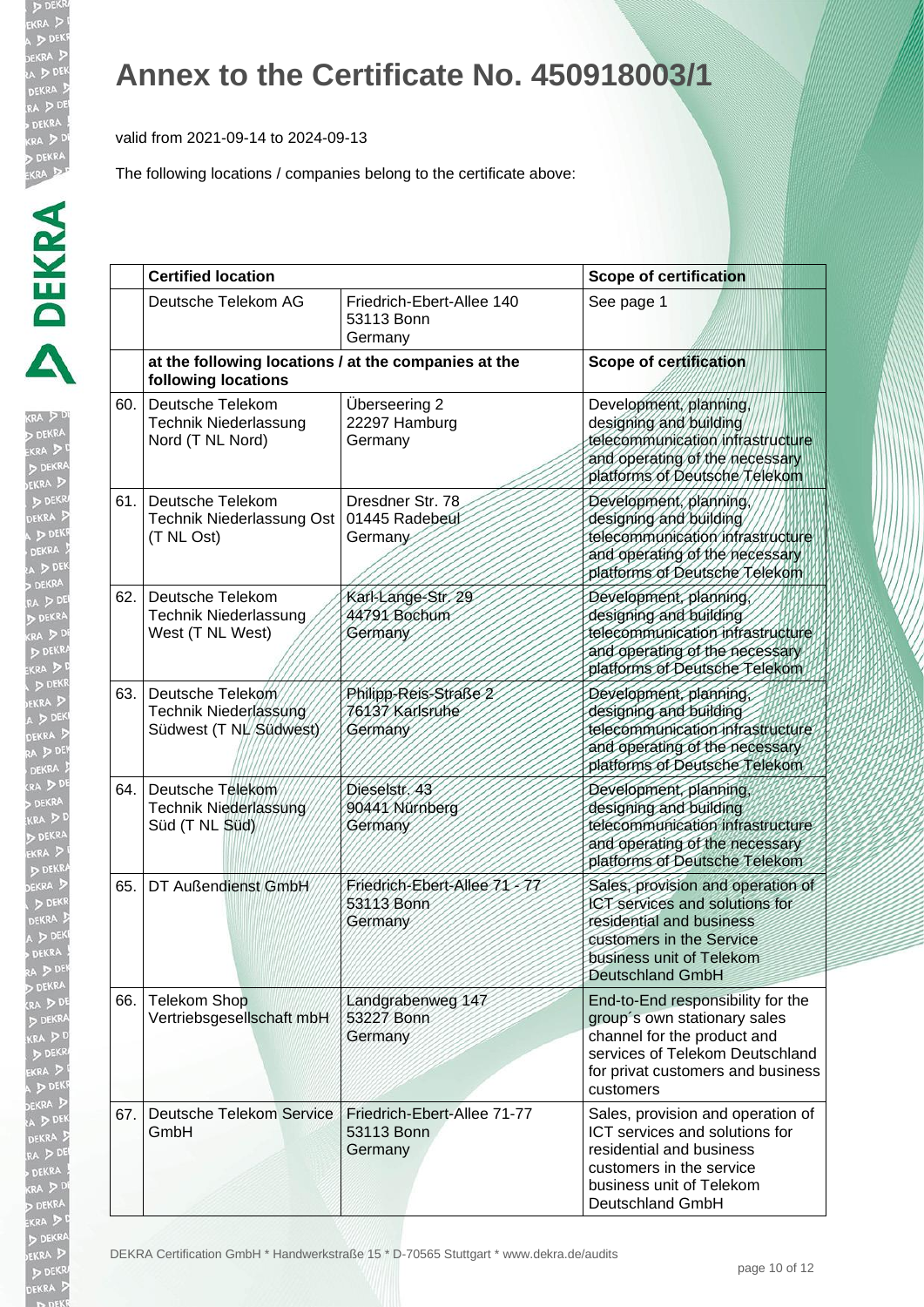**DE** KR/

EKRA

b DE EKRA  $D<sub>DE</sub>$ EKR/

### **Annex to the Certificate No. 450918003/1**

valid from 2021-09-14 to 2024-09-13

The following locations / companies belong to the certificate above:

|       | <b>Certified location</b>                                                                 |                                                                                                        | <b>Scope of certification</b>                                                                                                                                                                                |  |
|-------|-------------------------------------------------------------------------------------------|--------------------------------------------------------------------------------------------------------|--------------------------------------------------------------------------------------------------------------------------------------------------------------------------------------------------------------|--|
|       | Deutsche Telekom AG                                                                       | Friedrich-Ebert-Allee 140<br>53113 Bonn<br>Germany                                                     | See page 1                                                                                                                                                                                                   |  |
|       | at the following locations / at the companies at the<br>following locations               |                                                                                                        | <b>Scope of certification</b>                                                                                                                                                                                |  |
| 68.   | Deutsche Telekom<br>Geschäftskunden Vertrieb<br>GmbH                                      | Landgrabenweg 151<br>53227 Bonn<br>Germany                                                             | Developing, providing and<br>operating ICT solutions and<br>service support in the Business<br>Customer segment of Telekom<br>Deutschland GmbH                                                               |  |
| 69.   | <b>ORBIT GmbH</b><br>Gesellschaft für<br>Applikations- und<br>Informationssysteme<br>GmbH | Mildred-Scheel-Strasse 1<br>53175 Bonn<br>Germany                                                      | Software and system house.<br>Focus: Application Systems<br>based on relational database<br>systems                                                                                                          |  |
| 70. l | T-Systems Schweiz AG                                                                      | Industriestrasse 21<br>3052 Zollikofen<br><b>Switzerland</b>                                           | ICT solutions for corporate<br>customers (sales, consulting,<br>solution management,<br>development, deployment and<br>operation, as well as IT Service<br>Management)                                       |  |
|       | 71. T-Systems Polska<br>Sp. z o.o.                                                        | Marynarska 12<br>02-674 Warszaw<br>Poland                                                              | ICT solutions for corporate<br>customers (sales, consulting,<br>solution management,<br>development, deployment and<br>operation, as well as IT Service<br>Management)                                       |  |
| 72.1  | PASM Power and Air<br><b>Condition Solution</b><br>Management GmbH                        | Dingolfinger Str. 1-15<br>81673 München<br>Germany                                                     | Responsibility for the<br>development, construction and<br>operation of technical facility<br>management systems for the<br>production of energy-based<br>products and the supply of<br>energy               |  |
|       | 73. DEUTSCHE TELEKOM<br><b>SERVICES EUROPE-</b><br><b>ROMANIA</b>                         | 319G Splaiul Independentei,<br>Sema Parc, Atrium House, 2nd<br>floor, Bucharest, 060032,<br>Romania    | Deutsche Telekom shared<br>service center providing HR<br>services, HR - IT services,<br>reporting and finance services                                                                                      |  |
| 74. l | DEUTSCHE TELEKOM<br><b>SERVICES EUROPE -</b><br><b>ROMANIA</b>                            | 10 Coriolan Brediceanu<br>City Business Center, D Building,<br>6th Floor, Timisoara, 060032<br>Romania | Deutsche Telekom shared<br>service center providing HR<br>services, HR - IT services,<br>reporting and finance services                                                                                      |  |
| 75.   | DEUTSCHE TELEKOM<br><b>SERVICES EUROPE</b><br><b>CZECH REPUBLIC s.r.o.</b>                | Holandská 859/3, 639 00 Brno,<br><b>Czech Republic</b>                                                 | Providing of accounting (GAC)<br>and procurement (P2P) services<br>along with the digitalization<br>services (Artificial Intelligence<br>and Process Bionics) for the<br>Deutsche Telekom Group<br>companies |  |

DEKRA Certification GmbH \* Handwerkstraße 15 \* D-70565 Stuttgart \* www.dekra.de/audits